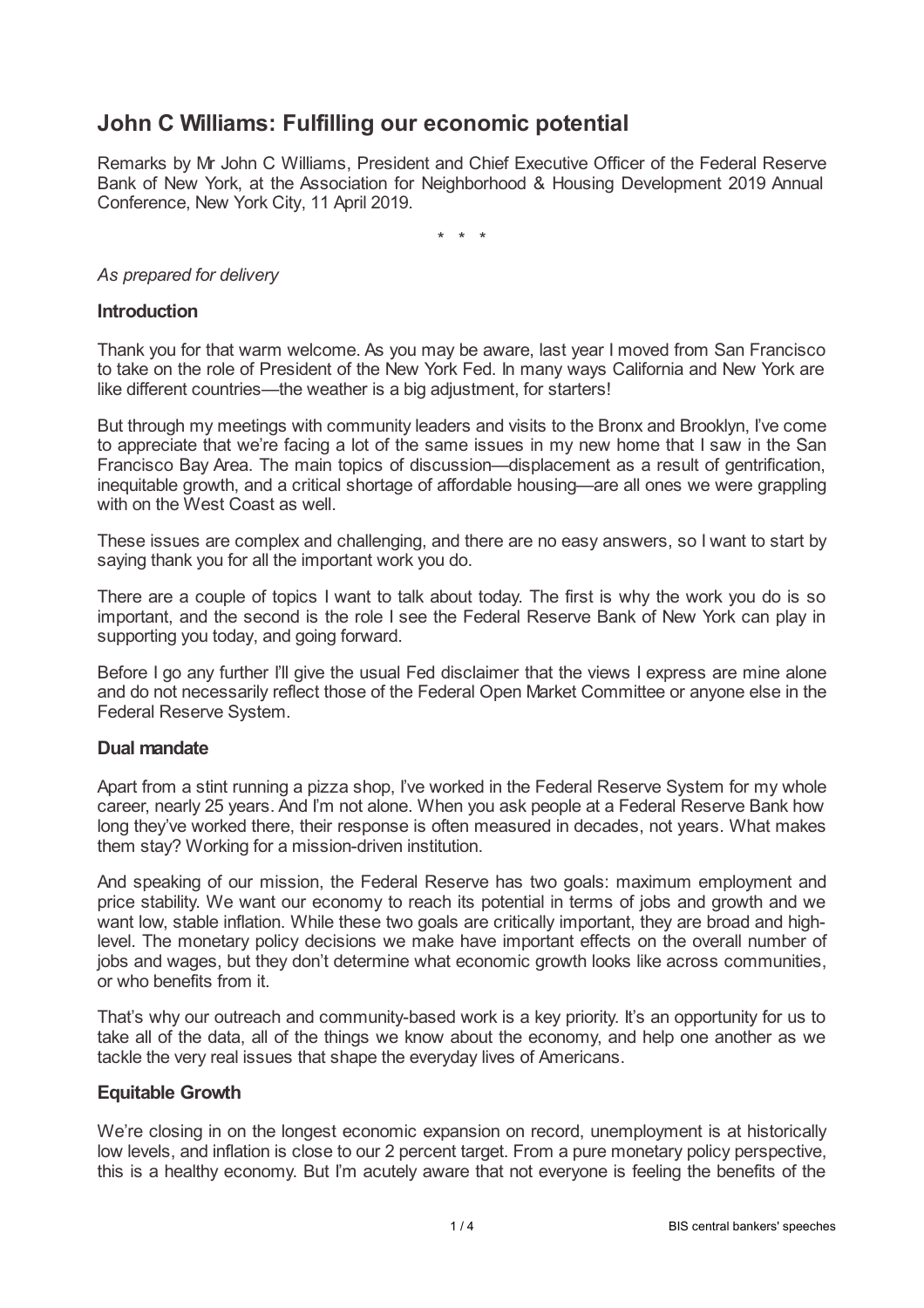economy's good performance.

Recent work by my colleagues at the New York Fed crystalized the economic challenges faced by some of those living in New York City. Since the early 1980s wage inequality has increased in the United States, but that increase in inequality has been particularly sharp in large urban areas like this one.

In New York City and Northern New Jersey, someone near the top of the income distribution earns seven times that of someone closer to the bottom. This contrasts with other parts of New York State, where the number is somewhere between four or five times.<sup>[1](#page-3-0)</sup>

<span id="page-1-0"></span>That's not to say things are necessarily easier in areas with less inequality. In fact, many of the areas with less inequality are also challenged by limited job opportunities and declining populations. It does mean that not everyone is benefiting from growth equally.

One of the reasons for this is that the type of growth in the city has disproportionately benefited one type of worker. Growth in New York has generated demand for highly skilled workers, who are often more highly paid and highly mobile. This drives up housing prices and contributes to gentrification, which often goes hand in hand with displacement.

Words like "gentrification" and "displacement" sometimes can feel impersonal or cliché. For some, gentrification conjures images of fancy coffee shops and high-priced fashion boutiques. But the reality can be heartbreaking. Families who've lived in a home for generations are driven out, communities break up, and the social fabric of a neighborhood is irreparably damaged.

We seek growth that enables everyone to fulfill their economic potential. We want enterprise that supports communities, and communities that have the tools to flourish through investment.

This is good for families, good for communities, and good for the economy.

Of course, you don't need me to tell you this. You face the challenges of inequitable growth every day through your work. And that's why I'd like to talk about the role we can play to support you create a New York City that benefits every part of the community.

When I think about our work at the New York Fed, both today and going forward, it boils down to three things: We connect organizations with data and research to amplify the power of their work, we convene stakeholders to share experiences and best practices, and we are a catalyst for initiatives and approaches that help tackle some of the most complex challenges confronting our communities.

#### **Connect**

Some of our greatest assets are our data, analysis, and research. And I don't say that only because I am an economist by training! Data is at its best when it leads to meaningful action.

I just came back from a trip to Puerto Rico and the U.S. Virgin Islands, which are part of the New York Fed's district. The overwhelming feedback I received from community leaders there was how useful they found our research reports for thinking about how to strengthen their local economy.

An example closer to home is the work we do looking at the credit behavior of households at the zip code level.

Analysis from the New York Fed is used by Financial Empowerment Centers across New York City to support people on low and middle incomes get out of financial trouble and build a credit profile. It also acts as a barometer for the success of programs, which helps practitioners learn which interventions are most effective.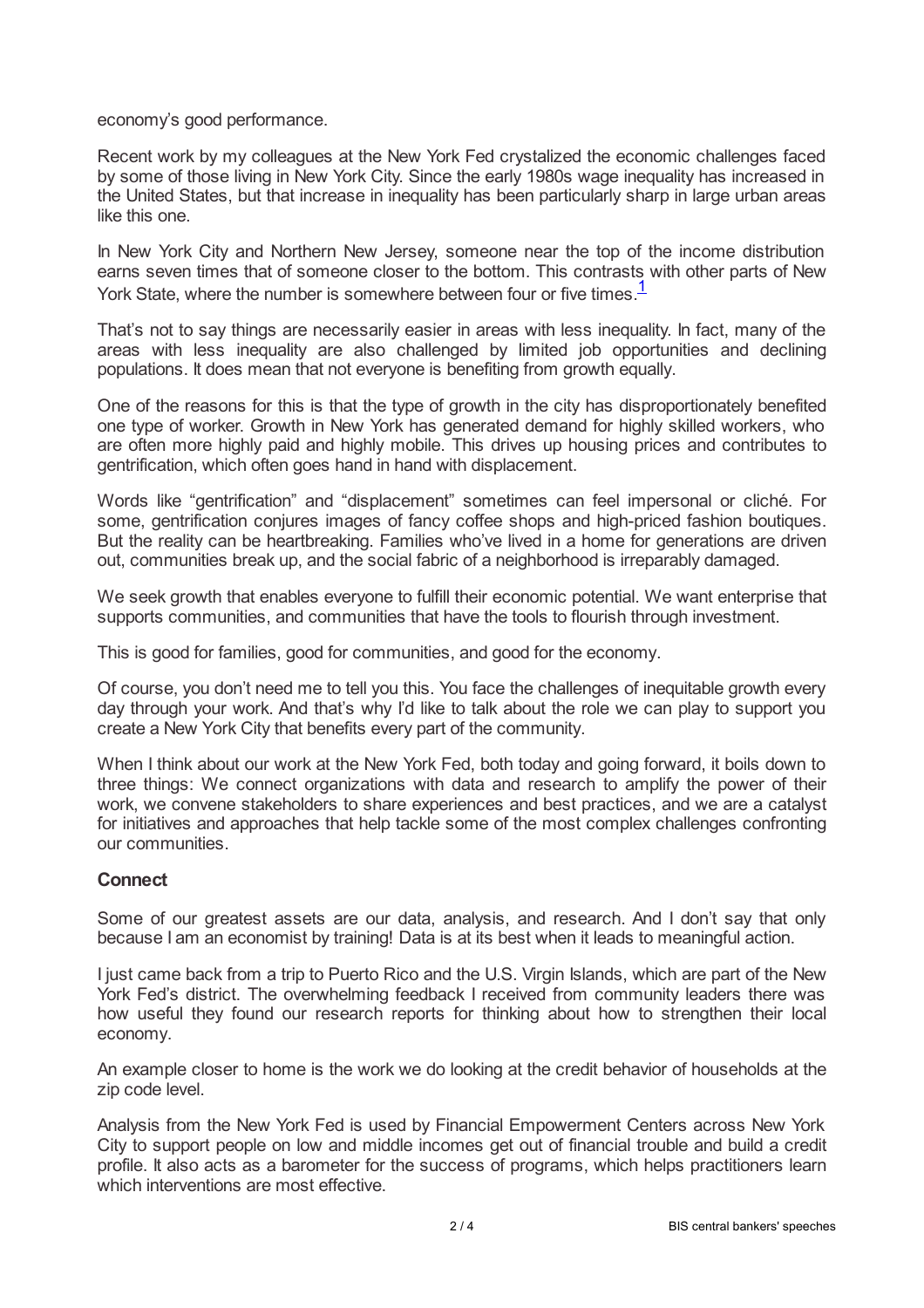# **Convene**

As well as connecting people with research and data, we play an important role creating spaces where different stakeholders convene, discuss the challenges and opportunities facing their communities, and share best practices.

This is where our workforce development program comes in, and it's an area where Federal Reserve Banks from across the country have been collaborating to share knowledge among key stakeholders.

The work we're doing bringing together schools and local employers is also in this vein. We owe it to young people to ensure that their investments in education pay off and that there's a job at the end of all their hard work and study.

Fostering connections between community colleges and employers is one way we can help to make sure the next generation is ready for the opportunities our economy has to offer. We've published loads of research on this subject, and we're putting some of our findings into practice with a series of roundtables, collaborating with colleges, workforce development organizations, and employers across the state.

Displacement and equitable growth are areas where we can do more. I'm pleased to share that later this year we'll be hosting a series of listening sessions on these topics. We plan to bring together community development experts and nonprofits to better understand what's happening across the district. We want to know what's worked in the communities that *have* seen equitable growth, the challenges for those that haven't, and what we can do about it.

We hope the findings from these sessions serve as a tool for those areas on the cusp of gentrification to ensure every part of the community benefits from local investment.

# **Catalyze**

Finally, I'm going to turn to this idea of how we can be a catalyst for action.

Our desire to create change is the reason we created resource guidebooks—publications that collate data, information, and contacts about specific communities. We've published guidebooks for parts of New York State and New Jersey, and we have another one in the works for Puerto Rico. They act as a starting point for local stakeholders and investors looking to support equitable growth in underserved areas.

Another example where we've acted as a catalyst is our Small Business Credit Survey. The findings revealed the challenge small businesses face accessing loans for expansion. The cost of originating smaller loans is often so great that banks won't take them on. But as a result of the gap being identified, one bank is now partnering with the Community Reinvestment Fund to refer  $\frac{3}{5}$  mall businesses to the Community Development Financial Institutions (CDFI) Fund.<sup>[2](#page-3-1)</sup>

<span id="page-2-0"></span>Small businesses are vital to job creation and play an important role in our communities, so it's essential we support them to get access to the credit they need to grow.

I don't want to talk about access to credit without saying a few words about the Community Reinvestment Act, or CRA. Our work supervising CRA compliance supports efforts to make sure credit gets to where it's needed most.

Alarge amount of work has been going on at the Board of Governors to review the modernization of the CRA, and we held two roundtables here in New York City to better understand what's working and where we need change.

What's important is that efforts to modernize CRA maintain and strengthen the emphasis on